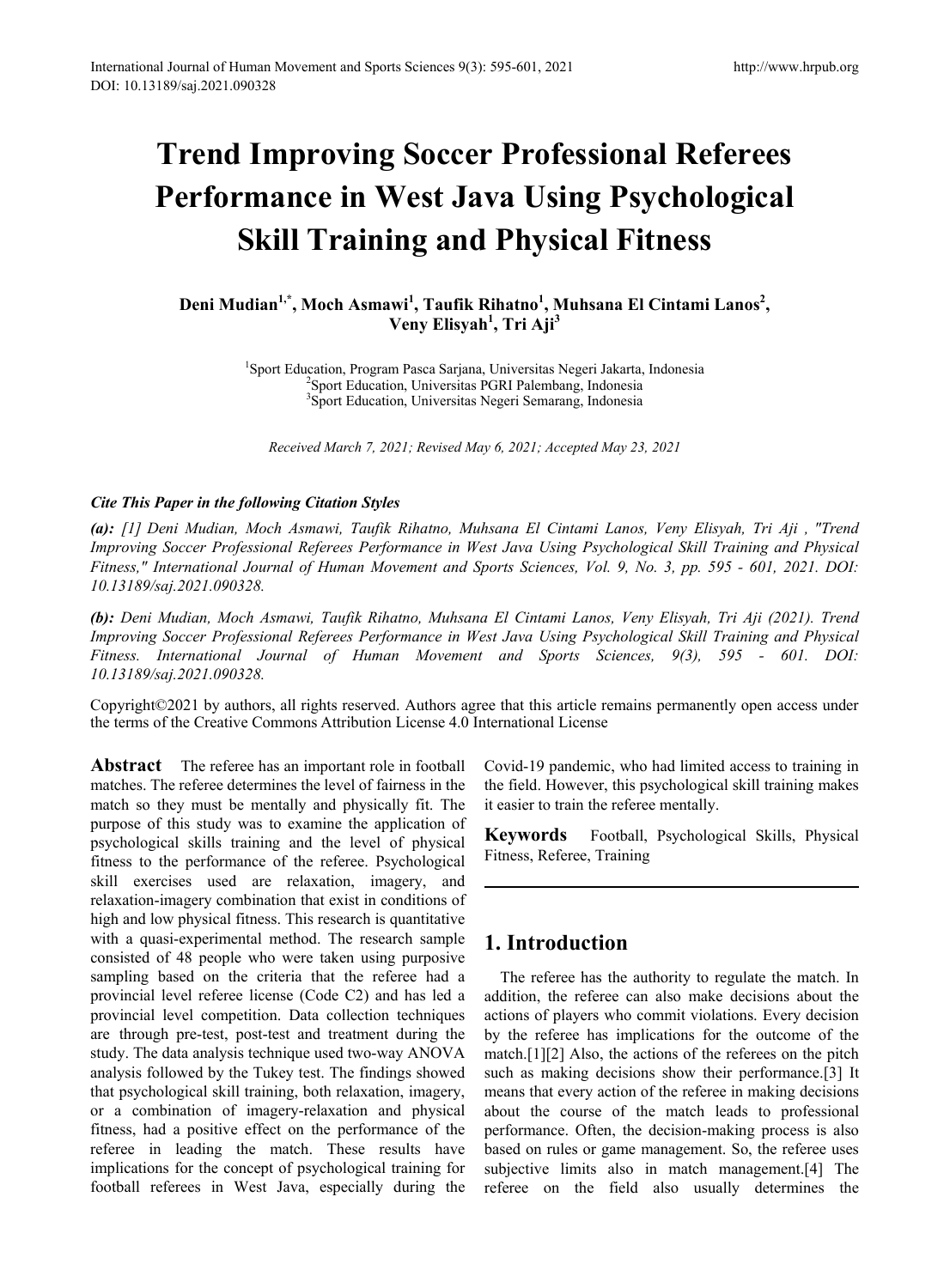decision-making context according to the central referee.[5] During the process of determining decisions regarding various events that occur in the match by the referee, it is not only influenced by the referee's management in managing the match. Also, decision making by the referee involves the use of context.[6]

However, the audience, team officials and players often feel dissatisfied with the referee's decision which has an impact on the referee's psychology.[7] They must have a stable emotional level and calmness in the face of protests from players, and team officials or crown noise from the audience,[8] so that there will be no fights that result in harassment of the referee or the match is stopped. As happened in France and the Netherlands, referees often feel that they have been subjected to verbal or physical abuse during football matches.[9] It is an obstacle in football matched that must be faced by referees.[10]

Referees who are able to face various obstacles during the match show how good and quality the referee's performance is in leading the match. Many factors affect the quality of the referee's performance in the match. The referee must prepare his physical fitness, knowledge or mental psychology as well as personality in leading, level of self-confidence, or emotional balance.[11]

Therefore, referees in soccer matches must always improve their professional performance, as has been done by soccer referees in West Java. They do various physical activities to support their physical fitness level and train the balance of psychological skills. This is due to the analysis of the performance of referees in West Java in leading a football match shows that emotional problems often occur as a result of the treatment of players, officials or audiences who often harass the referee, so that the referee is often out of control of his emotions and avenges their actions which should not be done by the referee. Efforts to overcome this problem require the application of psychological skills training methods so that the referee can control emotions and other mental problems. According to Valey,[12] there are four psychological skills training techniques, namely Imagery, goal-setting, thought management and physical relaxation/arousal regulation. Efforts to overcome this problem require the application of psychological skills training methods so that the referee can control emotions and other mental problems and environment condition.[13]

Referee behaviour is often influenced by the mental moderation effect between self-efficacy beliefs and perceptions of adaptation in the team to become a professional referee.[14] Therefore, a special training program must be given to the referees so that they can deal with changes in the context of the competition conditions, accelerated abilities, and aerobic capacity which can help improve physical fitness.[15] It is a model of capacity referee's development.[16][17] The development of professional football requires the referee's physical fitness to be excellent. Athletic training is one of the motor activities that can affect their physical load.[18] As in Germany, the existence of professional referees is very much needed because the number of referees is decreasing and they consider the refereeing profession to be of no value. The results showed that the respect given by athletes, coaches and spectators to referees can increase their desire to continue their work as referees.[19] In the Covid-19 pandemic era, referee's ability development can use technology device.[20]

The literature study concluded the capacity of football professional referee from an internal and external factor which related to the official, athlete or spectator. The study shows a different concept in increasing the referee's performance using psychological skills training that is taken from the physical fitness level. This study presented the concept of a referee's ability through psychological skills training with physical fitness. While psychological skills training included relaxation, imagery, and relaxation-imagery combination methods. Relaxation denotes activities that are not accompanied by tension. According to Hidayat,[21] imagery training is a mental process that occurs when a person imagines an object, event, or experience of certain movements through multimodality, such as visual, auditory, kinesthetic, and others. While physical fitness did use FIFA's standard. It used the sprint test and interval test. It sees from high and low physical fitness. It is the as newest concept that presented in

Moreover, during the Covid-19 pandemic, various activities were carried out directly. Football matches are held behind closed doors. Of course, it puts a different burden on the referee in making match decisions. They are not exposed to frequent verbal abuse. However, these conditions do not make the referee a professional person. They are still required to have good behaviour, mental and physical fitness.

Therefore, this research is urgent to do because maintaining the quality of professional football referees must be carried out even though the current condition of the Covid-19 pandemic is happening. It can provide an in-depth understanding of referees in West Java about how to maintain psychology and physical training. It is the as newest concept that was presented in this study. Also, the psychological skills training has designed as the situation and environment characteristic in West Java.

This research contributes to the development of football referees through internal aspects. Referees need to have a strong and healthy mentality to be able to improve their achievements or display their performance optimally when leading the match. Referees need to do systematic psychological skill training to have a strong mentality. Therefore, psychological training is an inseparable part of a general sports training program and is included in training planning. Besides, mental responsibility must be aligned with strong physical fitness, because it can build balance as a professional referee. Thus, this study aimed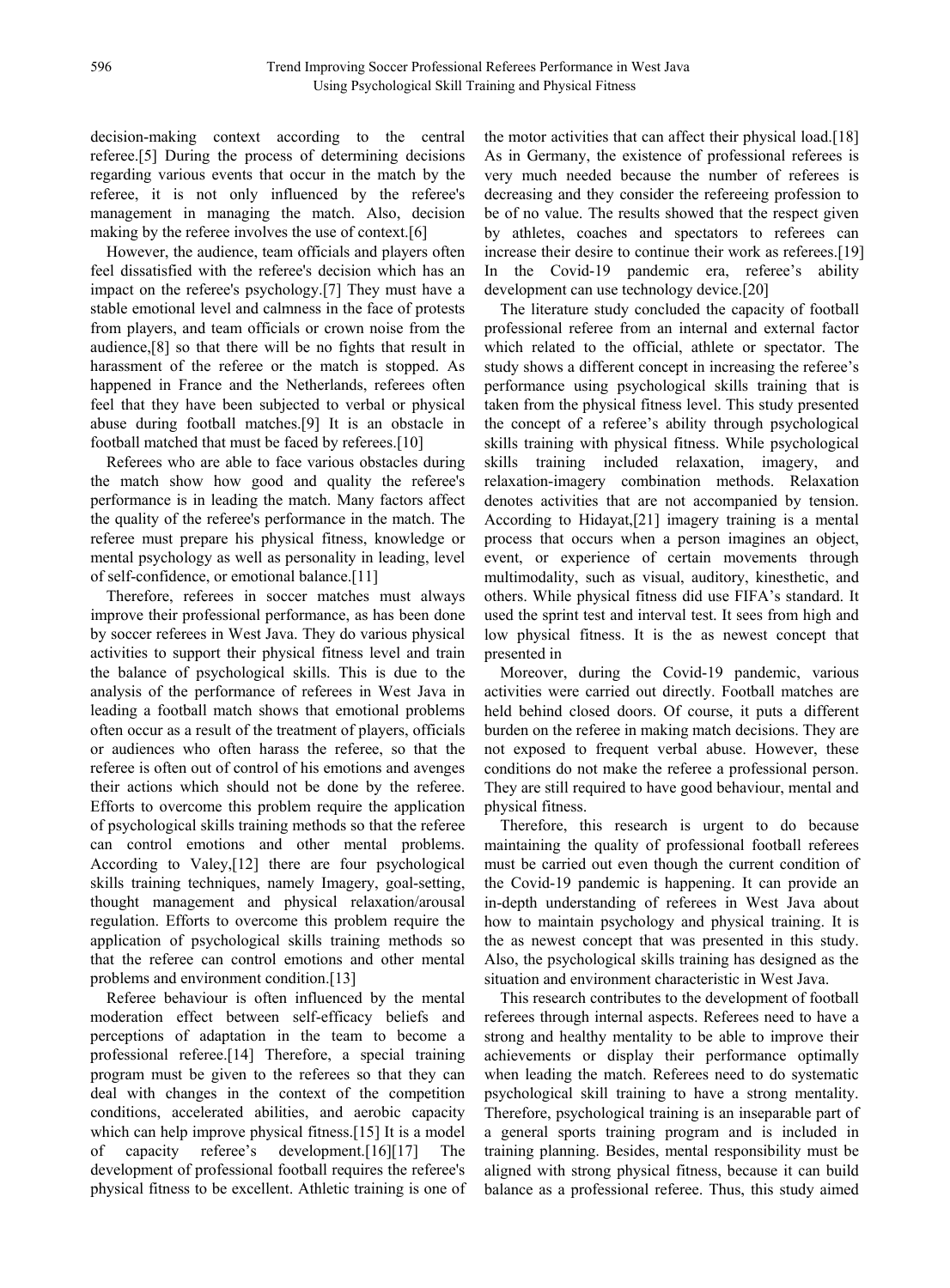to test the provision of treatment through training in psychological skills such as relaxation, imagery, and relaxation-imagery combination methods as seen from high and low levels of physical fitness.

## **2. Materials and Methods**

#### **2.1. Research Design**

The study used quantitative research through a quasi-experiment design. It used a factorial 3x2 design. It has independent variables (imagery psychological skills training, relaxation, and imagery-relaxation combination), attribute variables (high and low physical fitness), to the dependent variable (referee performance in leading football matches in West Java). The study was conducted from January – December 2020. So, the study examines the effect of cause and effect that occurs between two independent variables on the dependent variable.[22] It can explain in the below table.

**Table 1.** Factorial Design 3x2 in

|                            | Psychological Skills Training |                    |                                |  |  |  |  |
|----------------------------|-------------------------------|--------------------|--------------------------------|--|--|--|--|
| Physical<br><b>Fitness</b> | Imagery(A1)                   | Relaxation<br>(A2) | Imagery-<br>Relaxation<br>(A3) |  |  |  |  |
| High(B1)                   | A1B2                          | A2B1               | A3B1                           |  |  |  |  |
| Low (B2)                   | A1B2                          | A2B2               | A3B2                           |  |  |  |  |

#### **2.2. Research Sample**

The research sample consisted of 48 people who were taken by the purposive sampling technique. It shows the differences from convenience sampling, which is determined according to the information that has been previously obtained.[23] The sample as the research subject is a referee who has a provincial level referee license (Code C2) and has led a provincial level competition. The sample was divided into three groups, namely 1) group A who received psychological relaxation-imagery skill training treatment, 2) group B who received relaxation psychological skill training treatment, and 3) group C who received imagery psychological skill training treatment. Each group numbered 16 people.

#### **2.3. Process of Collecting Data**

The study has several ways to collect the data, namely;

a) Pre-test. It is carried out before the treatment is given, namely an assessment of the performance of the referee while leading a football match and given a personal fitness test to measure the referee's Physical Fitness level is high or low.

- b) Treatment. It is carried out by applying the psychological skills training method in the form of relaxation, imagery, and relaxation-imagery exercises. This treatment is done 3 times a week on West Java for C2 License football referee. It was given 21 times.
- c) The post-test. It was carried out after the psychological skills training method program was completed. The sample was assessed again on its performance while leading a football match. Furthermore, the data were analyzed to test the hypothesis.

#### **2.4. Material of Research**

The instruments of study are as follows;

a) Physical fitness. It is measured using the FIFA Fitness Test for Referee. The test is a standard test used by football referees around the world. The FIFA Fitness Test for Referee consists of two test components, namely the Sprint test and the Interval test. Here is the model of physical fitness;



**Picture 2.** Interval Test

#### b) Performance Instrument

Performance is measured using an assessment model that is taken from FIFA's assessment standards and is often used by the Indonesian Football Association. The score range is from 4-10. The performance appraisal process is carried out when the referee leads the match for 2x45 minutes. Here is the component of the referee's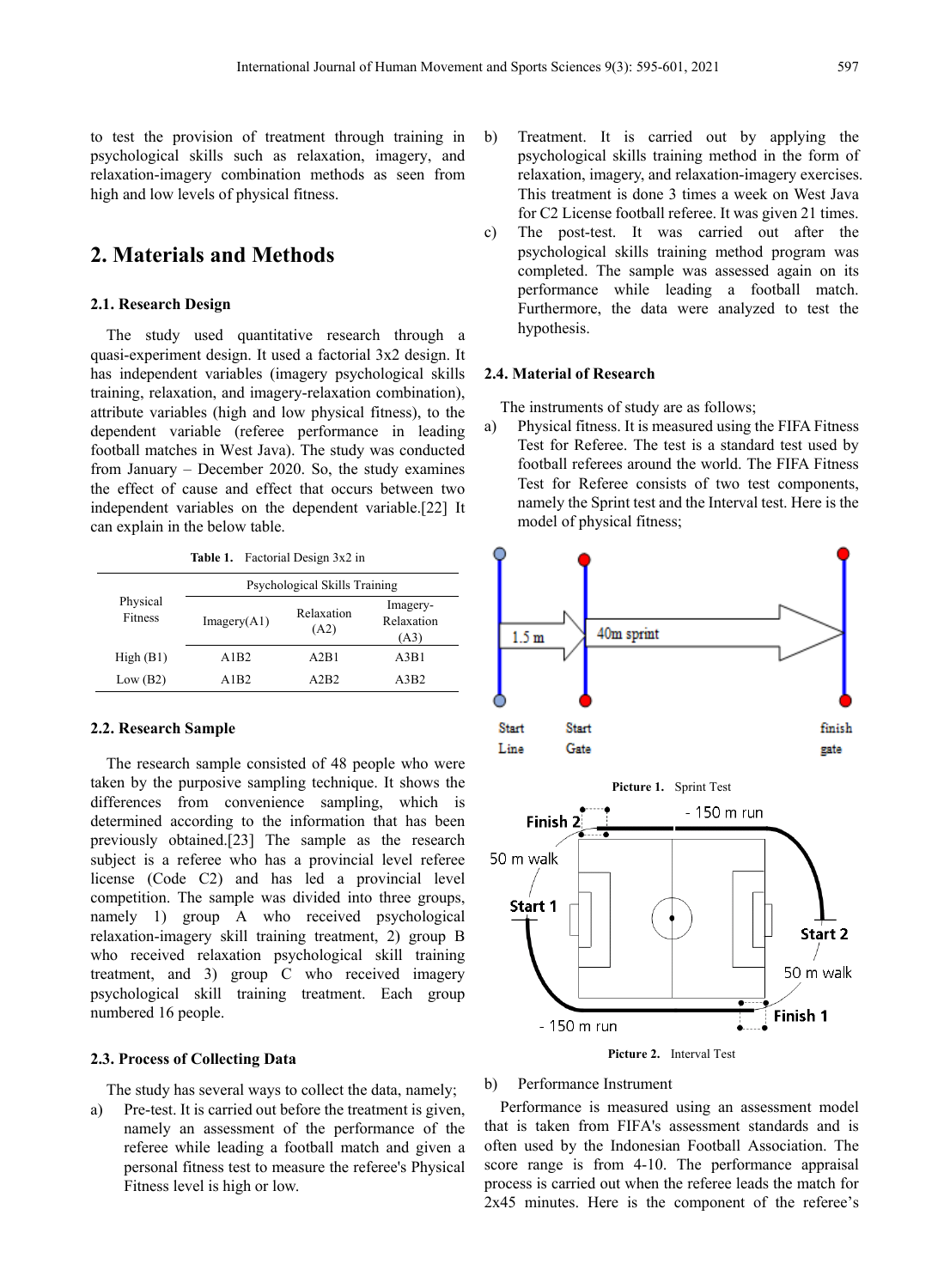performance assessment;

**Table 2.** Performance Dimensions

| Dimensions                               | Indicators |                                      |  |  |  |  |
|------------------------------------------|------------|--------------------------------------|--|--|--|--|
|                                          | a)         | Ideal position Goal kicks, corner    |  |  |  |  |
|                                          |            | kicks and free kicks.                |  |  |  |  |
| Official position and                    | b)         | movement                             |  |  |  |  |
| mechanism                                | c)         | Cooperation and professionalism in   |  |  |  |  |
|                                          |            | information with assistant referees. |  |  |  |  |
|                                          | a)         | <b>Frequently Stopping Game</b>      |  |  |  |  |
|                                          | b)         | Decision-making                      |  |  |  |  |
| Game controls                            | c)         | Active in Decision Making            |  |  |  |  |
|                                          | d)         | Advantage                            |  |  |  |  |
|                                          | a)         | Whistle sound                        |  |  |  |  |
| Referee Signal                           | b)         | Referee signal                       |  |  |  |  |
|                                          | a)         | The calmness of Decision Making      |  |  |  |  |
| Courage, Character,<br>and Concentration | b)         | Be Firm in Decision Making           |  |  |  |  |
|                                          | a)         | Decision-Making Accuracy             |  |  |  |  |
| Accuracy of                              | b)         | Be clear in making decisions         |  |  |  |  |
| Decision Making                          | c)         | <b>Right in Making Decisions</b>     |  |  |  |  |

#### **2.5. Data Analysis**

The process of data analysis has several steps. The data that have been obtained must be normal and homogeneous so that the normality test used the Liliefors test and the homogeneity test used Bartlet. Then, the data were analyzed using a two-way ANOVA. If there is an interaction between the independent variable and the dependent variable, the significant test is continued using the Tuckey test.

# **3. Result**

## **3.1. The Influence of the Relaxation-Imagery Training on The Referee Performance in Leading Football Match**

The data concluded that relaxation-imagery training has a significant influence on the referee's performance during they led the match. The effect of the Relaxation-Imagery psychological skill training shows that the value of Sig.  $(2$ -tailed) = 0.001, then sig  $(2$ -tailed) <0.05, thus Ho is rejected and H1 is accepted. So, it can be concluded that there is an effect of the application of the Relaxation-Imagery Psychological Skills Training method on the performance of West Java referees in leading football.

### **3.2. The Influence of The Relaxation Training on the Referee Performance in Leading Football Match**

Relaxation is a technique in behavioural therapy to reduce tension and anxiety. This concept helps the referee

gain self-control when there is tension. The effect of psychological relaxation skills training shows that the Sig.  $(2$ -tailed) = 0.047, then sig  $(2$ -tailed) <0.05, thus Ho is rejected and H1 is accepted. So, it can be concluded that there is an influence of the Psychological Relaxation skill training method on the performance of West Java referees in leading football.

#### **3.3. The Influence of the Imagery Training on the Referee Performance in Leading Football Match**

Imagery is a technique commonly used by sports psychologists to help someone visualize or train mentally related to the activities to be carried out, it is given the freedom to imagine using his mind to see and to understand all the possibilities that can occur during a match. The effect of psychological imagery skills training shows that the Sig.  $(2$ -tailed) = 0.001, then sig  $(2$ -tailed) <0.05, thus Ho is rejected and H1 is accepted. So, it can be concluded that there is an influence of the Psychological Imagery skill training method on the performance of West Java referees in leading football.

## **3.4. Interaction Between Psychological Skills Training and Physical Fitness on Referee Performance in Leading Football**

| Table 3. |  |                               |  | The Result of Interaction Between Psychological Skills |  |
|----------|--|-------------------------------|--|--------------------------------------------------------|--|
|          |  | Training and Physical Fitness |  |                                                        |  |

|                 | Dependent Variable:        | Referee Performance  |          |          |      |
|-----------------|----------------------------|----------------------|----------|----------|------|
| Source          | Type III Sum<br>of Squares | Mean<br>df<br>Square |          | F        | Sig. |
| Corrected Model | $5.542^a$                  | 5                    | 1.108    | 2.466    | .048 |
| Intercept       | 2380.083                   | 1                    | 2380.083 | 5296.079 | .000 |
| Training        | 5.292                      | 2                    | 2.646    | 5.887    | .006 |
| PF              | .083                       | 1                    | .083     | .185     | .009 |
| Training * PF   | .167                       | 2                    | .083     | .185     | .031 |
| Error           | 18.875                     | 42                   | .449     |          |      |
| Total           | 2404.500                   | 48                   |          |          |      |
| Corrected Total | 24.417                     | 47                   |          |          |      |

a. R Squared = .227 (Adjusted R Squared = .135) \*PF = Physical Fitness

As a result of data analysis, the interaction between psychological skills training and physical fitness helps the referee to build their performance in leading football matches. The interaction between psychological skills training and physical fitness is known that the Sig.  $(2-tailed) = 0.031$ , then sig  $(2-tailed) < 0.05$ , thus Ho is rejected and H1 is accepted. So, it can be concluded that there is an interaction between the application of the Psychological Skills Training method and Physical Fitness to the performance of West Java referees in leading football.

The results of the interaction data between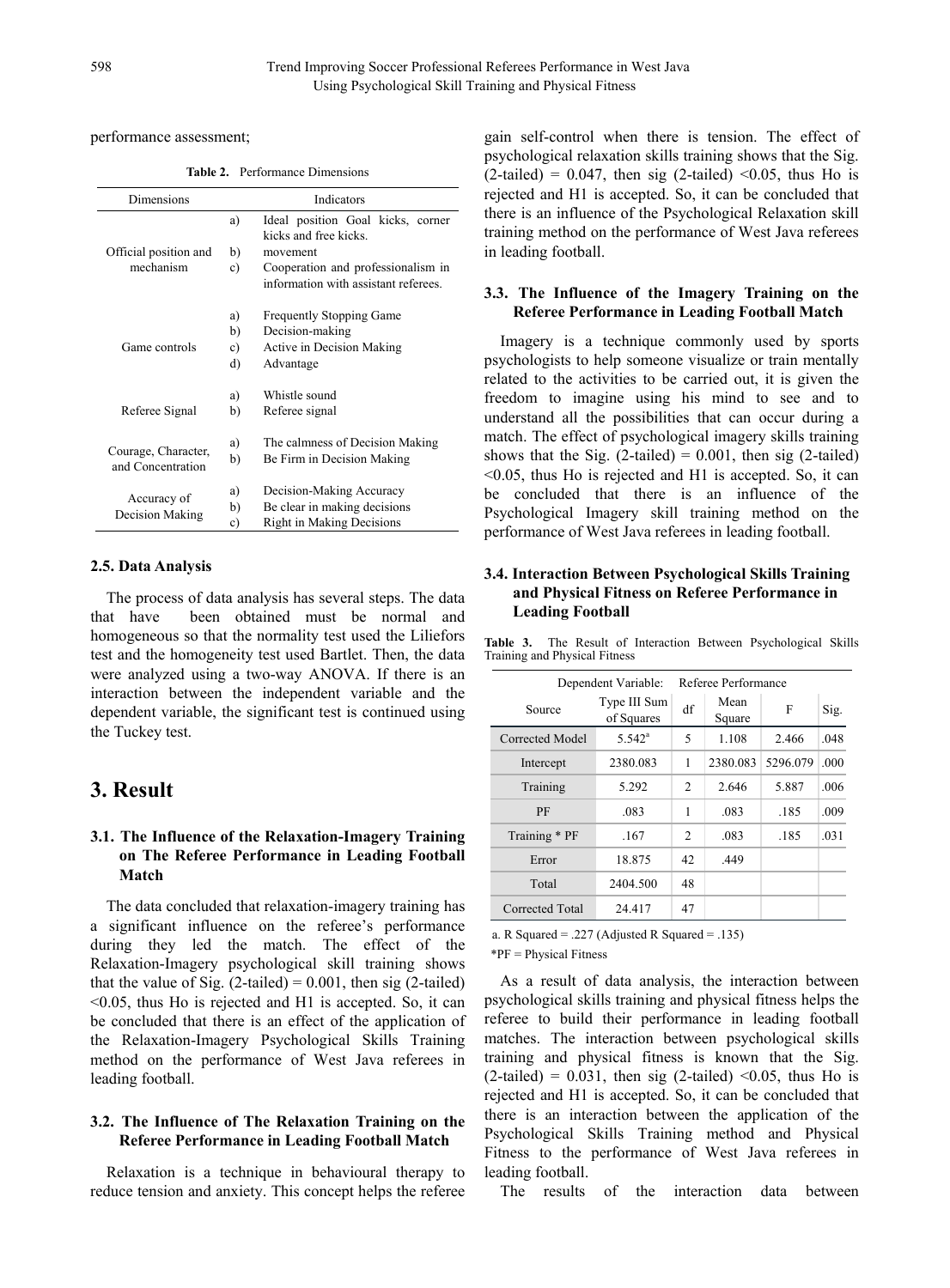psychological skills training and physical fitness have implications for the implementation of research for the treatment of groups with high and low physical fitness. Each type of psychological skills training was implemented in a different group of physical fitness.

## **3.5. The Effect of Relaxation-Imagery Training Methods on The Referee Performance in Groups with High Physical Fitness**

The result of data showed that relaxation-imagery training has a different influence on performance referee for a high physical fitness group. The effect of relaxation-imagery psychological skills training is known that the value of Sig.  $(2$ -tailed) = 0.027, then sig  $(2$ -tailed) <0.05, thus Ho is rejected and H1 is accepted. So, it can be concluded that there is an effect of the application of the Relaxation-Imagery Psychological skill training method on the performance of West Java referees in leading football to referees who have high physical fitness.

#### **3.6. The Effect of Relaxation-Imagery Training Methods on the Referee Performance in Groups with Low Physical Fitness**

The low physical fitness has different performance in leading the football match. The effect of relaxation-imagery psychological skills training for the group of low physical fitness is known that the value of Sig. (2-tailed) =  $0.005$ , then sig (2-tailed) < 0.05, thus Ho is rejected and H1 is accepted. So, it can be concluded that there is an effect of the application of the Relaxation-Imagery Psychological skill training method on the performance of West Java referees in leading football to referees who have low physical fitness

## **3.7. The Effect of Relaxation Training Methods on the Referee Performance in Groups with High Physical Fitness**

It is the result of the data analysis for a group with high physical fitness that has given relaxation training method. The effect of relaxation psychological skills training for the group of high physical fitness is known that the value of Sig. (2-tailed) =  $0.046$ , then sig (2-tailed) < 0.05, thus Ho is rejected and H1 is accepted. So, it can be concluded that there is an effect of the application of the Relaxation Psychological skill training method on the performance of West Java referees in leading football to referees who have high physical fitness.

#### **3.8. The Effect of Relaxation Training Methods on the Referee Performance in Groups with Low Physical Fitness**

It is the result of the data analysis for a group with low

physical fitness that has given relaxation training method. The effect of relaxation psychological skills training for the group of low physical fitness is known that the value of Sig. (2-tailed) =  $0.033$ , then sig (2-tailed) < 0.05, thus Ho is rejected and H1 is accepted. So, it can be concluded that there is an effect of the application of the Relaxation Psychological skill training method on the performance of West Java referees in leading football to referees who have low physical fitness.

## **3.9. The Effect of Imagery Training Methods on the Referee Performance in Groups with High Physical Fitness**

It is the result of the data analysis for a group with high physical fitness that has given imagery training method. The effect of imagery psychological skills training for the group of high physical fitness is known that the value of Sig. (2-tailed) =  $0.027$ , then sig (2-tailed) < 0.05, thus Ho is rejected and H1 is accepted. So, it can be concluded that there is an effect of the application of the Imagery Psychological skill training method on the performance of West Java referees in leading football to referees who have high physical fitness.

## **3.10. The Effect of Imagery Training Methods on the Referee Performance in Groups with Low Physical Fitness**

It is the result of the data analysis for a group with low physical fitness that has given imagery training method. The effect of imagery psychological skills training for the group of low physical fitness is known that the value of Sig. (2-tailed) =  $0.040$ , then sig (2-tailed) < 0.05, thus Ho is rejected and H1 is accepted. So, it can be concluded that there is an effect of the application of the Imagery Psychological skill training method on the performance of West Java referees in leading football to referees who have low physical fitness.

## **4. Discussion**

The findings data show that the training of psychological skills and physical fitness has a significant influence on the performance of the referee in the game of football. Al-Haliq, et.al stated that maintained physical fitness can improve performance.[24] It means that psychological condition and physiological markers influenced the referee emotional.[25] Overall, the data show that various types of psychological skill training such as relaxation-imagery, relaxation training, and imagery training also have a major influence on the performance of referees during managing football matches. For referees who have high physical fitness, it is very suitable to practice relaxation-imagery psychological skills and relaxation training. Meanwhile, referees who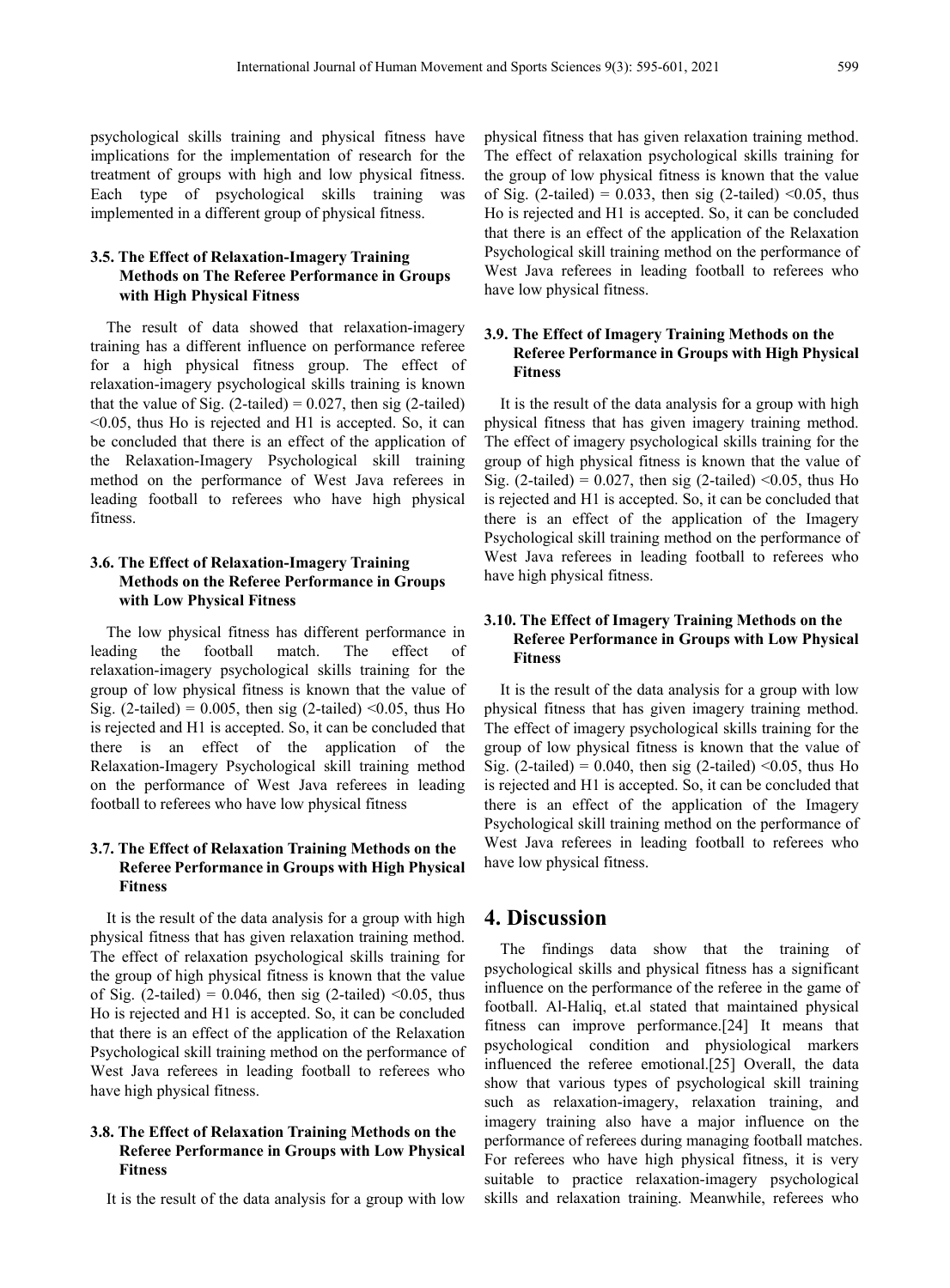have a low level of physical fitness are more suitable to exercise imagery psychology skills.

The study shows different findings from the psychological skills training activities that have been given to football referees in West Java. Their performance has increased with a stable level of referee emotional control. The different finding appeared in the referee group who had a low level of physical fitness, they still had a good emotional level and control in leading the match. The referees remain calm to receive protests from the players or team officials. So, in good physical condition, either in a high or low condition, if you have psychological stability, you are still able to face various situations that occur during the match. Sports achievement does not only depend on the technical skills of sports and physical health that a person has but also depends on his psychological state and mental health.

In contrast to other studies which conclude that physical condition is a very important part of the training program in maintaining the performance of referees.[26] This means that the energy released by the referee during the match has a considerable influence on the results of the referee's work in leading the match. However, the referee's physical fitness condition may also differ depending on his age and professional level while leading the match.[6] In Turkey, a model of referee performance in making decisions has been adopted from Andrew, et al., that referees must pay attention to accuracy in determining decisions from the aspects of opinion, concentration, self-control and crowd factors that react to players or spectators.[7] The crowd factor has a positive influence on the performance of the referee.[25][26] As has been proven that during the 2019/2020 league season which was carried out behind closed, it was shown that the number of yellow cards issued by the referee was less.[27]

The same study showed that the social pressure factor which comes from the audience or the players gives a difference in the results of the referee's performance in West Java. The treatment given from January to March 2020 has shown quite different results from the treatment given in August to September 2020. During the Covid-19 pandemic, several leagues were conducted behind closed doors and referees had a very stable level of emotional control. This is different from the conditions in January to March 2020, the referee was still affected by the pressure from the audience. However, different things emerged in the group with a high level of physical fitness that was not significantly affected by the referee's decision to lead the match. It means that social pressure from the audience for referees who have a high level of fitness, whether they have received relaxation, imagery or combination psychological skills training, are still able to control emotions and self-control in making decisions.

The results of this study can be stated that the provision of any psychological skills training program is still directly related to the level of physical fitness. The limitations in this study for the level of measurement of physical fitness are only seen from the aspect of the type of physical exercise that has been used according to FIFA standards. Therefore, this research can still be developed on aspects of physical improvement programs such as providing referees nutrition, and [28] condition of physic.[26] Nutritional intake and good physical condition can meet the energetic demands of leading the competition.[29]

# **Acknowledgements**

Thanks to all the participants (referees in West Java) who were involved during this research process, the players and team officials involved in the football match to measure the performance of the referee.

# **REFERENCES**

- [1] T. E. Andersen, L. Engebretsen, and R. Bahr, "Rule Violations as a Cause of Injuries in Male Norwegian Professional Football: Are the Referees Doing Their Job?," *Am. J. Sports Med.*, vol. 32, no. SUPPL. 1, Jan. 2004.
- [2] C. W. Fuller, A. Junge, and J. Dvorak, "An Assessment of Football Referees' Decisions in Incidents Leading to Player Injuries," *Am. J. Sports Med.*, vol. 32, no. SUPPL. 1, pp. 17– 22, Jan. 2004.
- [3] T. Dohmen and J. Sauermann, "REFEREE BIAS," *J. Econ. Surv.*, vol. 30, no. 4, pp. 679–695, Sep. 2016.
- [4] M. Raab, S. Avugos, M. Bar-Eli, and C. MacMahon, "The referee's challenge: a threshold process model for decision making in sport games," *Int. Rev. Sport Exerc. Psychol.*, pp. 1–21, 2020.
- [5] S. Boyer, C. MacMahon, M. Récopé, and G. Rix-Lièvre, "The assistant referees' activity in refereeing elite football: Preoccupations when not judging offside," *Psychol. Sport Exerc.*, vol. 48, May 2020.
- [6] C. Castagna, G. Abt, and S. D'Ottavio, "Physiological aspects of soccer refereeing performance and training," *Sports Medicine*, vol. 37, no. 7. Sports Med, pp. 625–646, 2007.
- [7] Y. Can, M. Bayansalduz, F. Soyer, and S. Pacali, "Turkish Adaptation of Soccer Referee Decision Satisfaction Scale (SRDSS)," *Procedia - Soc. Behav. Sci.*, vol. 152, pp. 756– 760, Oct. 2014.
- [8] A. M. Nevill, N. J. Balmer, and A. Mark Williams, "The influence of crowd noise and experience upon refereeing decisions in football," *Psychol. Sport Exerc.*, vol. 3, no. 4, pp. 261–272, Oct. 2002.

**5. Conclusions**

[9] T. Webb, M. Dicks, R. Thelwell, J. van der Kamp, and G.